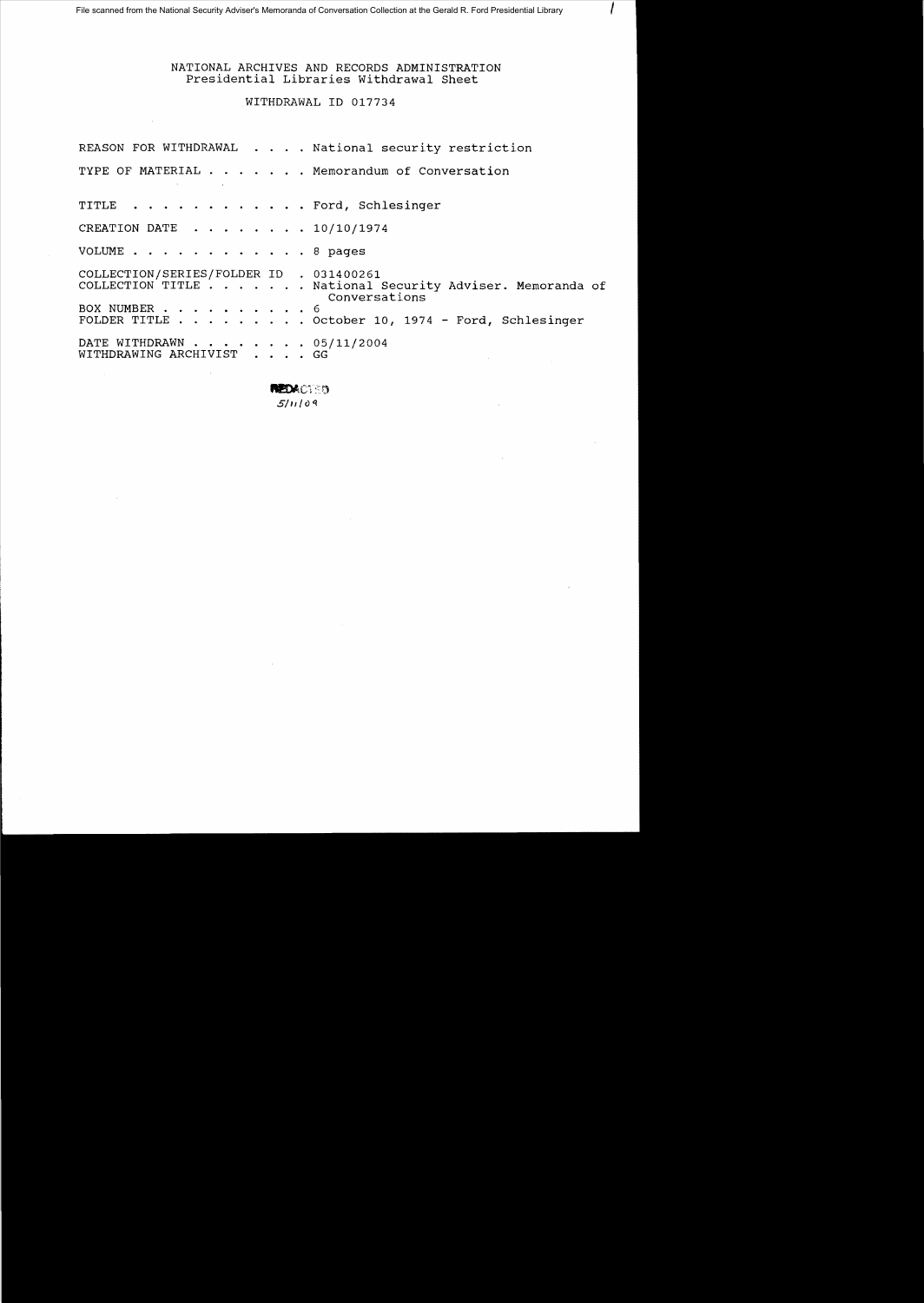### MEMORANDUM

### THE WHITE HOUSE

POP SEGRET/NODIS/XGDS

WASHINGTON **ISLE 2008 ISLE 2008 SEC. 3A WITH PORTIONS EXEMPTED** 1.0.12958 SEC. 1.5

 $me$   $08.91$   $\#2.05$  pith  $5/11/109$ 

## MEMORANDUM OF CONVERSATION

BY dal NARA BATE 7/13/09

PARTICIPANTS: President Ford

James R. Schlesinger, Secretary of Defense Lt. General Brent Scowcroft, Deputy Assistant to the President for National Security Mfairs

DATE AND TIME: Thursday, October 10, 1974 7:15 a. m..

PLACE: First Floor Private Dining Room The White House

Schlesinger: The Birch Society Congressmen are starting to work against Defense on economic grounds. I am going hopefully to join the Democratic study group. Dick Bolling I think can be good.

President: Bolling is good. Ullman is also good.

Schlesinger: I think we will do all right in the House. Even Joe Biden is getting educated.

[There is more light discussion of the Congressional situation.]

President: Virginia has a lot of Defense installations.

Schlesinger: Do you mind if I close some of them after the elections?

President: No. Which ones?

Schlesinger: The toughest is the Frankford Arsenal. Behas been kept open because of Hugh Scott for 15 years.

President; How big is it?

Schlesinger: About 5,000 people. It is old and the mission is obsolete. The personnel are ill trained. I also proposed the Pueblo Arsenal. Senator Dominick called and asked me to keep it open until after November.

 $\overline{P}$ OP SEGRET/NODIS/XGDS ...  $\overline{P}$  SECRET - XGDS (3)

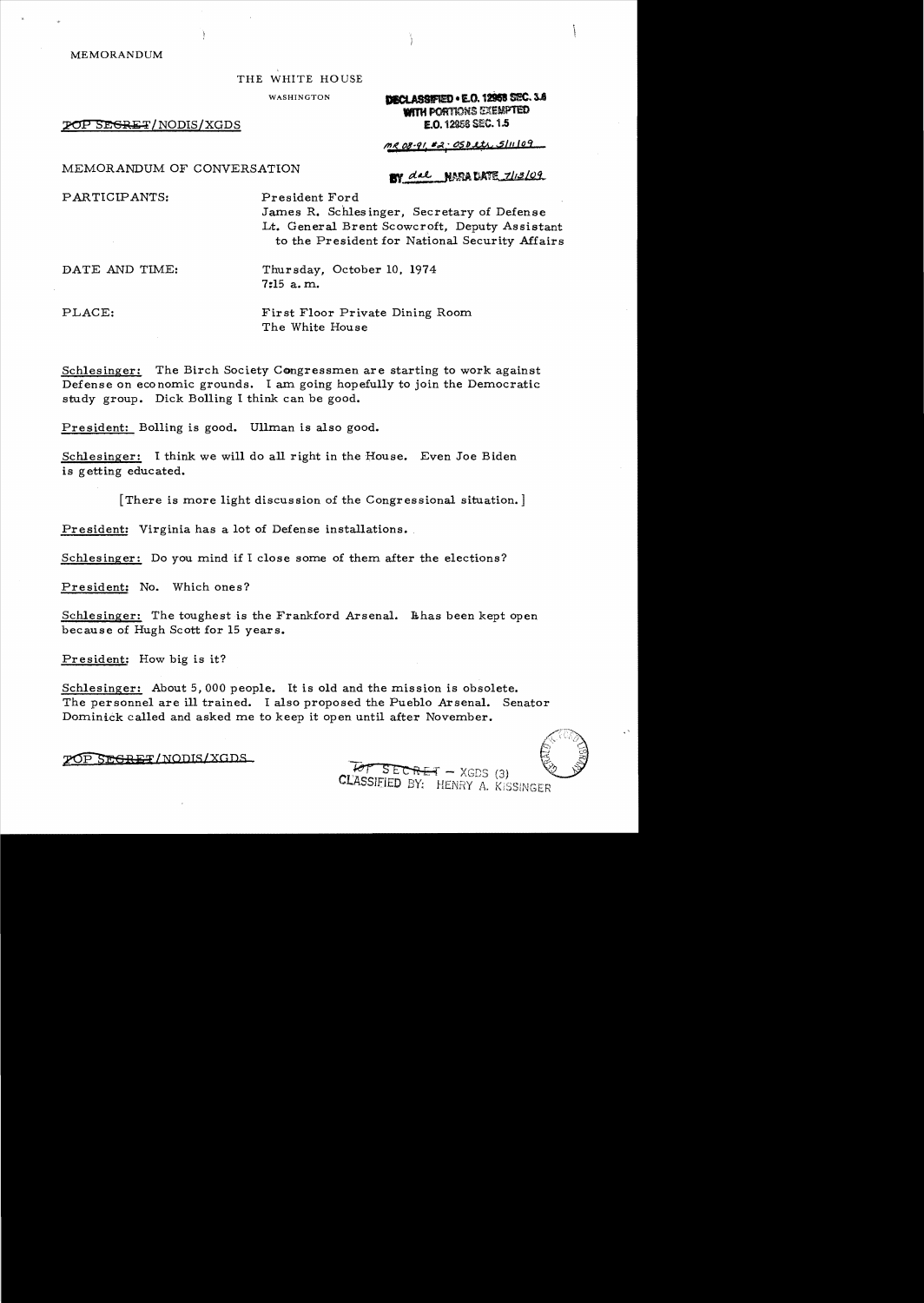### **TOP SECRET/NODIS/XGDS**

President: What is its mission?

Schlesinger: It is a depot. We have gone down from 6.3 million to 2.1 million people without shrinking the base structure.

One is in McFall's and one is in Leggett's District. We must shrink the Army system so we can get to 16 divisions. It has long been overblown.

President: Military bases?

Schlesinger: Fort Dix is the biggest one.

President: Clifford Case hasn't helped us.

Schlesinger: He is okay on conventional forces. He's a frail reed, but he hasn't been too bad. We just don't need all the training facilities. We are also closing Fort Monroe.

 $\frac{th}{t}$ <br>President: Can you show cost-to-benefit ratio?

Schlesinger: Yes. They have cut manpower by 30,000. I can take that without cutting strength. We will consolidate the two in California in McFall's district rather than in Leggett's, though it will cost one-half million more.

President: We won't have closings to help someone else. I heard an Army Base closed in Omaha and one opened in Louisiana. If you have to move, ok, but don't do it to help people out.

Schlesinger: I stopped the Navy from moving Suitland to Mississippi. Stennis is very nervous. Pastore wanted it moved to Rhode Island. The Navy wanted to help Stennis.

President: These districts who forgot to get bases are in the long run better off. I didn't try to get any. It is a snare and a delusion. It's much too uncertain.

Schlesinger: I agree. The facilities in Mendel Rivers' district are slipping away. But I need your support with Scott, He is a patriot.

President: On any of these, get me a 10-page paper showing all the background. Hugh is a statesman if you show common sense and political savvy.

# TOP SECRET/NODIS/XGDS



 $-2-$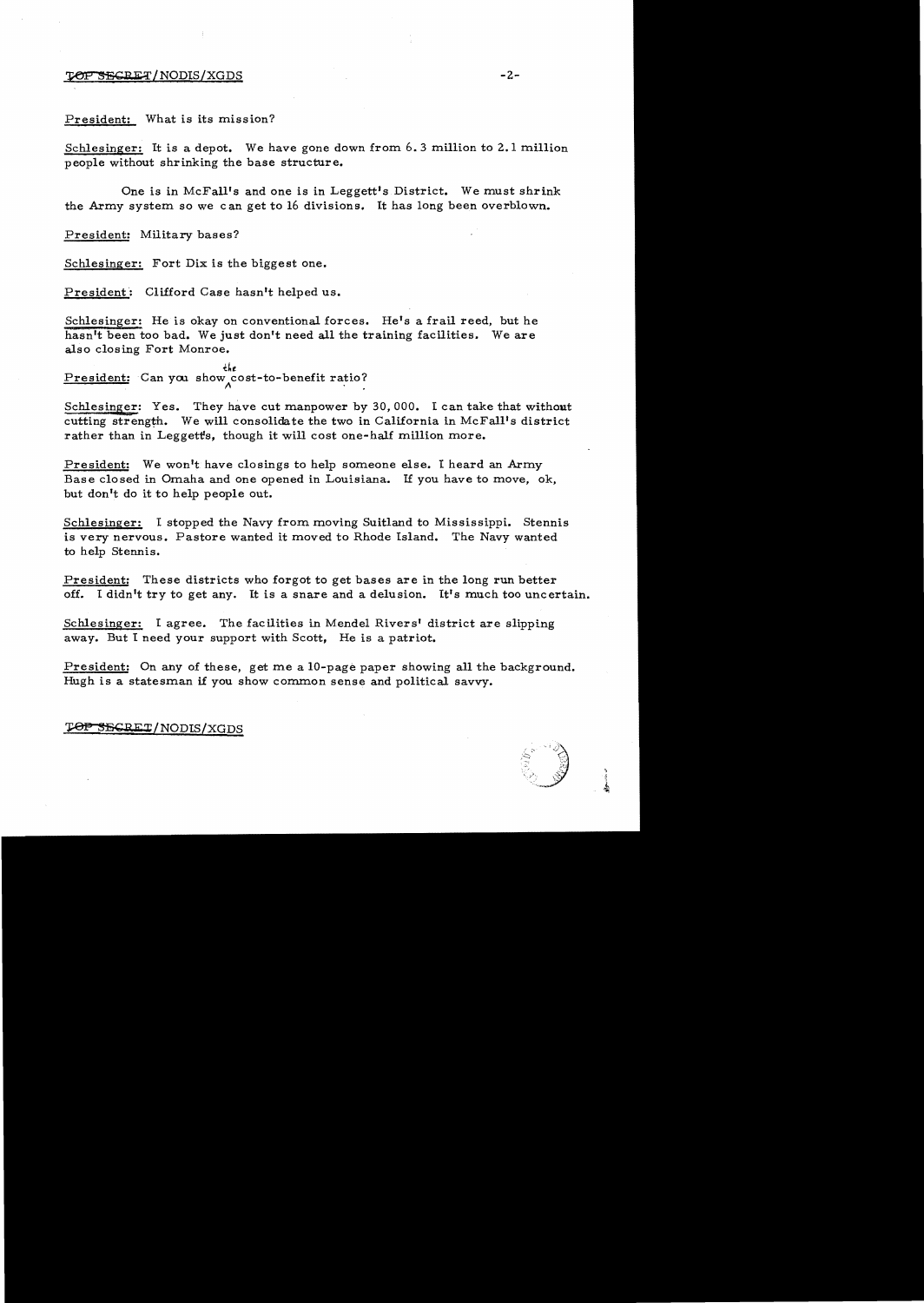## **LOP SECRET/NODIS/XGDS**

Schlesinger: I hope Dominick pulls through. The AFL-CIO said they wouldn't forget Milton Young.

President: Milton Young is very good. It's just his age. How can the AFL -with Meany's strength -- support Hart in Colorado? Pete [Dominick] needs all the help he can get.

Schlesinger: The problem is Hart is going moderate.

President: The strange race is in South Dakota. Thorsness is likeable.

Schlesinger: McGovern is actually a moderate.

President: I'm hearing Javits is in trouble.

Schlesinger: I think he's o.k. I will talk to the AFL about it. The Democrats have done well in the Governor races  $-$  a moderate does better than a radical. But they can't do that in a Senate race unless they can get the Jews.

President: The Cuba trip didn't help him.

I am worried about tank production.

Schlesinger: It's a big problem. Basically the marginal foundries are being put out of business by the environmental laws.

President: If you had your druthers, how much would you increase it?

Schlesinger: From 260 to 1200. And despite all this Stratton isn't satisfied at Water Vliet. We make gun turrets there.

We have trouble if we *give* 200 tanks to Israel. The Saudis complained they had to wait two years and Israel gets it right away.

President: If you started now, how long would it take to get going?

Schlesinger: We're up to about 500 now; I had hoped to be to 800. But I am out of foundries and may have to get them in Germany.

President: Who builds them? And how much do they cost?

Schlesinger: About 35,000. Chrysler does it in an old World- War II plant.

## *SS{;REl'/NQDIS/XQDS*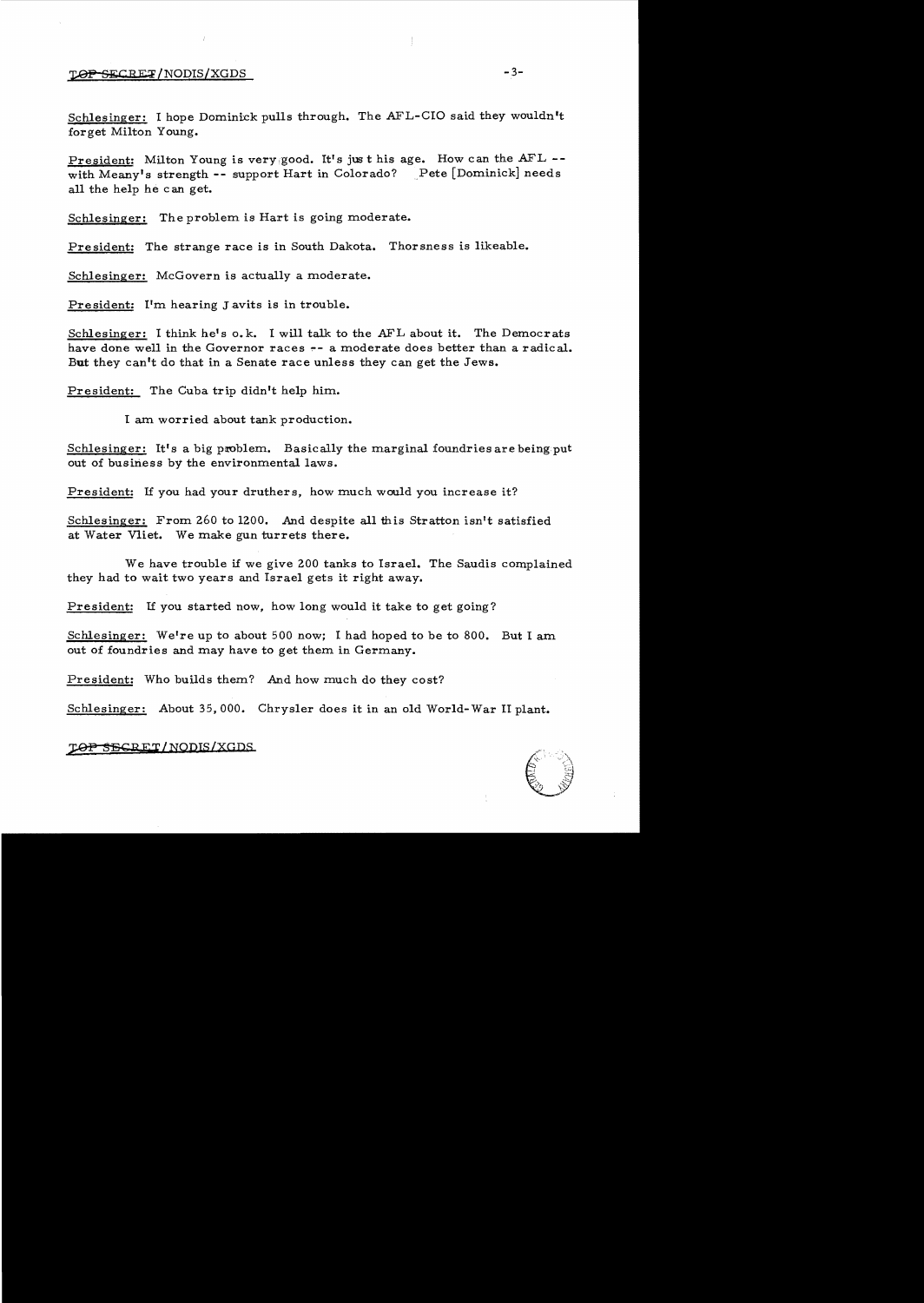## TO PSECRET/NODIS/XGDS -4-

President: Rhodes was after me to get some government-owned foundry on the market so GM could move in.

If Congress cut us \$7 billion from \$304 billion and the Department of Defense had to cut short, where would you get it?

Schlesinger: I would cut civil service. But 0 & M is the only way to get it quickly. I probably would have to cut Navy overseas deployment -- in the Mediterranean, for example.

President: This would given an excuse to close those facilities. Would you cut military or civilians?

Schlesinger: I would slow recruitment, but wouldn't reduce end strength. We took a cut in 0 & M this year.

I told you everything looked like \$96 billion in '76 outlays. It now looks like \$95 billion. We are very thin on strength.

You can keep current levels. We are at 5.6% of GNP as compared to 9.6% ten years ago. We can't keep on doing this and stay second to none. FY '75 spending will be between \$83 and \$84 billion.

President: Where will the cuts come?

Schlesinger: From slowing procurement. The problem is we are coming into a lot of procurement from prior years.

Inflation has cost us \$9 billion. To repair the Department we have to face up to the costs.

I told Ulllman our defense strengths in proportion to the share of GNP.

President: Can't DOD help us over NPR No. 1 and No. 4? Number 1 would be very helpful now. Why woh't Eddie go along?

Schlesinger: I think a deal is possible. Number 4 is tougher than Number 1. I think you can't with 750 million go into a production base in Number 4 in terms of developing national resources. It would worry the producers.

President: You mean if we prove out Number 4 that that would ease the pressure on Number I?

TOP SEGREP/NODIS/XGDS

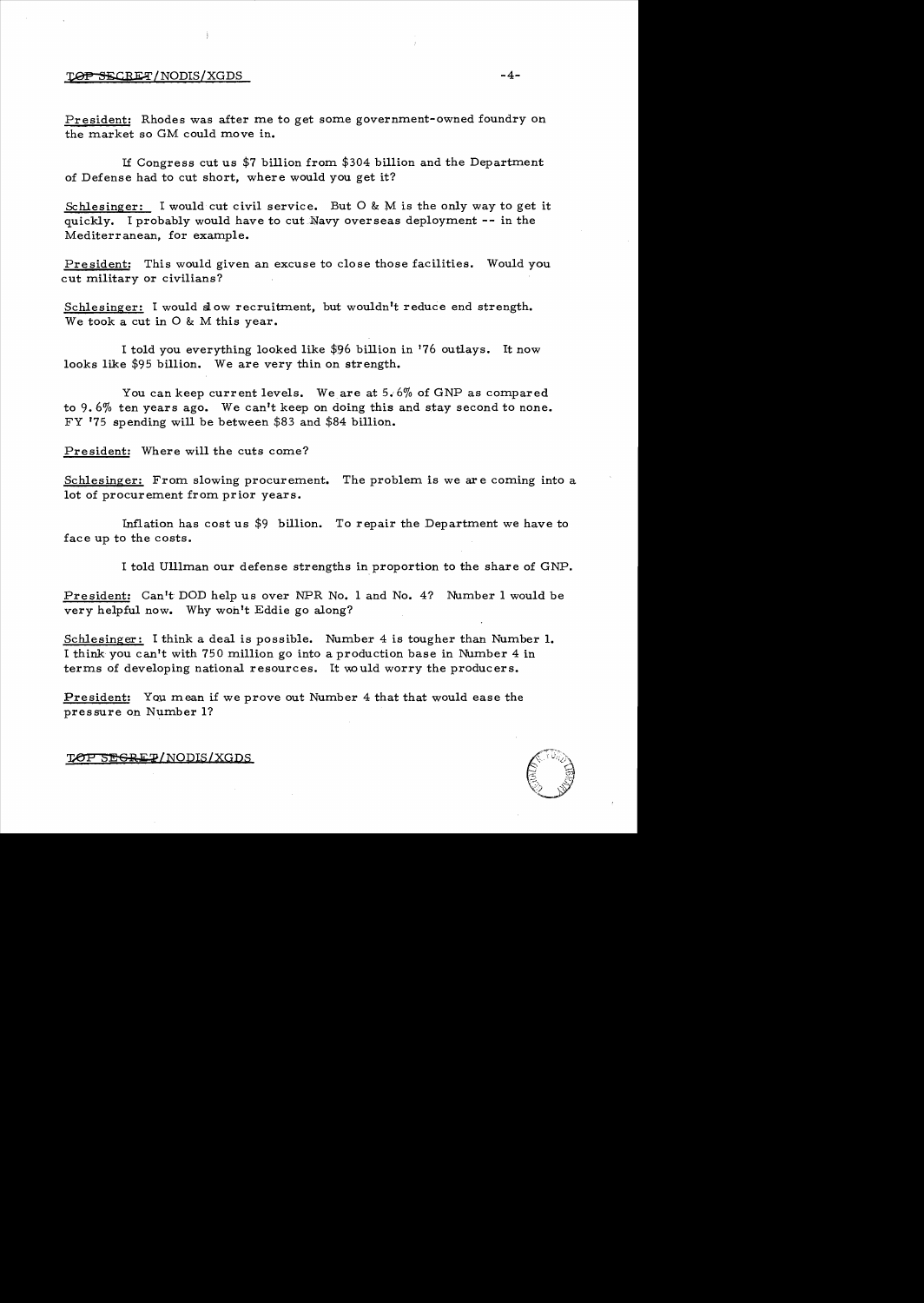## ~/NODIS/XGDS -5

Schlesinger: No. We would continue to have resistance on production from Number 1.

President: Everyone on the California delegation is after me. They know the alternative is drilling in the channel. Can we get a deal with Eddie?

Schlesinger: We will work on it. Vinson advised Hebert against it unequivocally.

President: I don't understand. It could help us right away.

Schlesinger: Conservation for the Navy is a secular religion going back to Pinchot.

President: With the Navy going nuclear, how can they need more oil than 20 years ago?

Schlesinger: It's not rational, just conservative.

We are sending you a revised Unified Command Plan. It leaked and was embarrass ing, in that it has been given to Bunker as a goodie in his negotiations.

President: Are the Panamanians against it?

Schlesinger: yes. SOUTHOOM does serve a useful purpose politically. It was proposed in '70 and rejected. Haig and Walters were opposed. On political grounds JGS now support it. I think it will get no support on the Hill.

President: Will PACCM take it over?

Schlesinger: No. We would have forces take over the headquarters. It mostly handles MAP and we can do it from Washington. It is a colonial vestige. We also want to eliminate ALCAN. That is a Ted Stevens problem. It would become part of CONAD. It's the only state having a separate defense command. They still worry about World War II. I can put 5 divisions into Alaska in five days. I think we can swing it if we can have a 3-star flag there.

We just can't afford these luxuries anymore.

President: That will help your general officer problem.

TOP SEGRET / NODIS / XGDS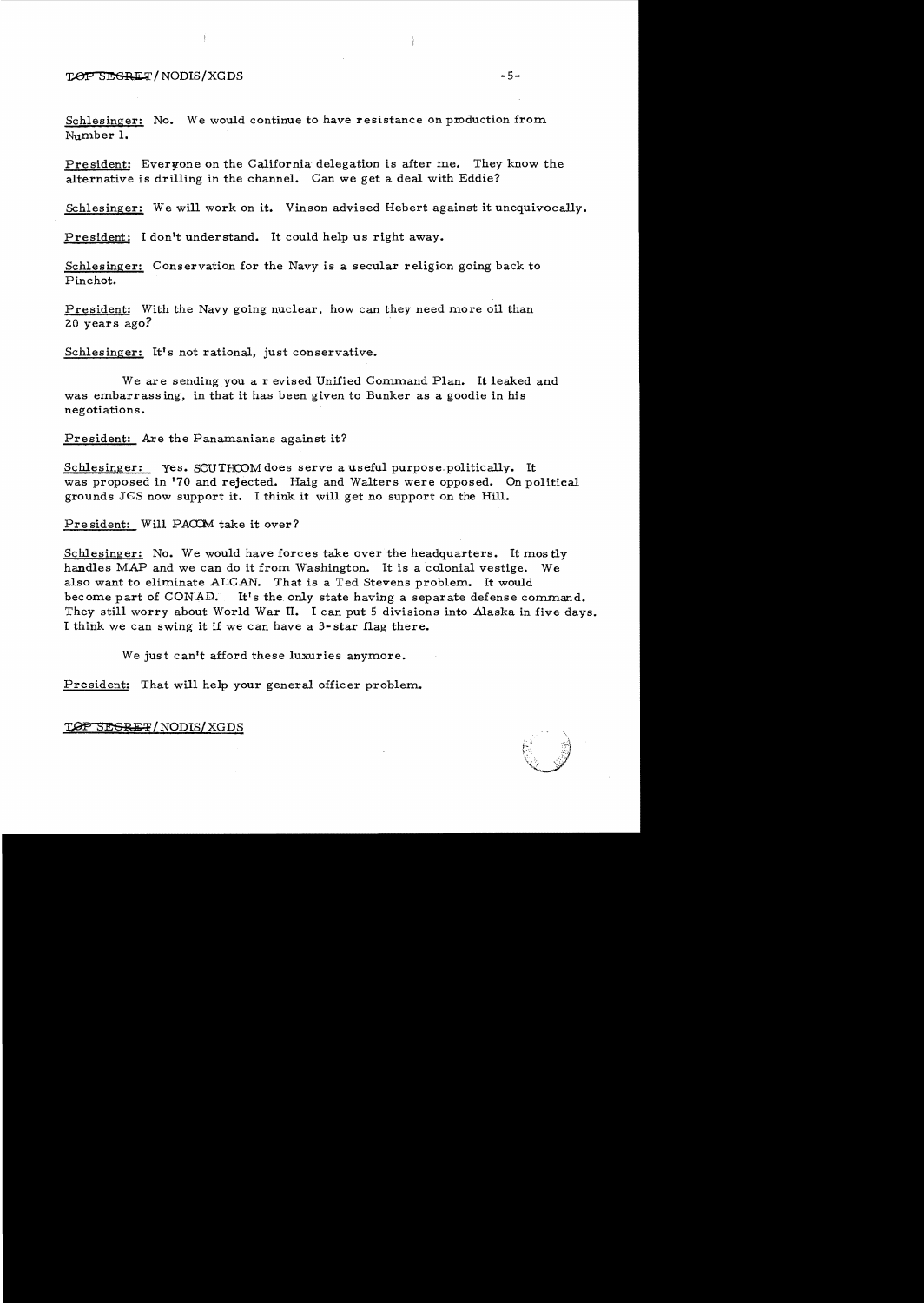## TOP SEGRET/NODIS/XGDS -6-

Schlesinger: I think we have solved that problem. I think the Hill will turn to something else. I am optimistic on the Hill.

President: Again, we did well last year, but if we get 50 more liberals in the House and 5 or 6 more in the Senate, welre in trouble.

Who will take Weyand's place?

Schlesinger: The Army would recommend Kerwin. I am toying with the idea of saying to get someone under 54. I am trying to get the average age down. Kerwin is 58. The idea is he would be in for 18 months and then get a younger man. You would then decide whether to keep Weyand around after he's 60 in 1976,

The Army is cooperating to reduce the age of 3 and 4 star people. The Air Force applies a 5-year/35 year rule. The Army hasn't.

President: What do you think about the Vietnam situation?

Schlesinger: We need \$2-300 million more. McFall think we can slip it through. The Senate doesn't back that. Maybe I can use some drawdown.

On the 176 budget, we are getting a low wave. Before, Ash and I had agreed on \$94 billion. That is still a shrinking percentage of the GNP. I think we have to maintain that expenditures level if we want to stay second to none. Otherwise we would be second to one. We are operating on a procurement level which is half of what it was in '68. We are *250/0* below the levels of '58-65. We must push that back up. We are at the lowest level in procurement, manpower, and conventional forces since Forrestal.

President: How about the Navy? How are they making out?

Schlesinger: We lost four frigates. Next year we may have to fight for the Navy. The Air Force is doing well. The B-1 may get some flak. The B-1 roll-out is October 26. There is a fight now between California and Texas for production.

President: The California delegation doesn't help us much.

Schlesinger: California votes only for the B-1.

TOP SESRET/NODIS/XGDS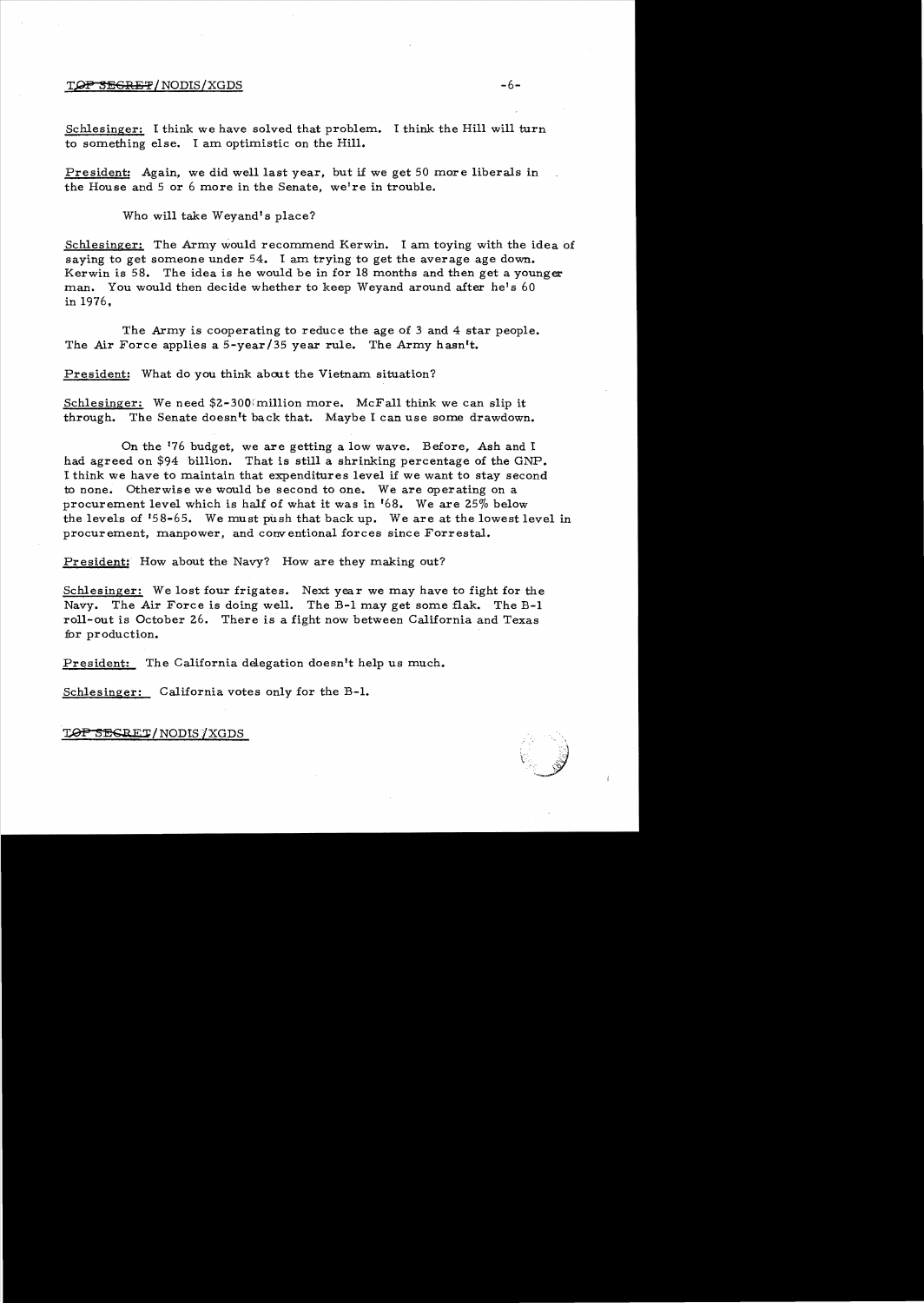$\rho_{\rm EFT}$ /NODIS/XGDS  $-7\epsilon$ 

President: I would take Cranston and Tunney.

Schlesinger: Cranston is more consistent and strong-minded than Tunney. Tunney can be persuaded.

President: Cranston headed some crazy Democratic alliance. He is a fighter and can help you if he is with you. Tunney is inconsistent.

Schlesinger: I talked to Tunney on the Azores and the Tunney Amendment. He said he would help if no one was told.

·. . . .., . . . · . ... . .. ·. ·.. . ·. ·........ . ... ·. . . . ... . .. ·. . .. . .. . ... ... . . . . ... ·....... ·... . ·. .. . . .."..... ..... .. ·. . .... . .. ·. . .. <sup>~</sup> ·.. ... . ..... ........ ..... • • • ·.. .. .... ·. .... ·. . .. ... ·. . . . .... ·. ·...... . . .... . . .. . . ...... . .. ...... . . . . ..... . ........ .. ... ... . .. · . .... . . ... ·. . . . ... . ·... .. · . . .. ·.. ·. · . .. ·....... . . ·.. ·... ·. · . . . . . . .. ·.. ... . . .... ....... . ·... ·....... . .. . ... .... . ·. . ..... ·... .. . . . .. · ...... . . . ........ ·. ·.. ·. · . . .. . .. ·.. ......... . ·... ·.. . ... . ... .. ·..... . ·... . ....... . . .... ... ... .... . ... . . ... . . · . . .... . .. ·. .. ·.. ·. ·.. ·. ·..

President: I'd better go, unless you wanted to raise something else specific.

Schlesinger: I brought a book to discuss SALT about weapons characteristics -when a MIRV is not a MIRV.

President: How about next week? Possibly after next Thursday or Friday.

Schlesinger: How about Friday?

President: Personnel. We have some ineffective civilians. I can live with them. I can upgrade them. I don't know how you feel, like Middendorf. He's a nice guy. He has friends like Rhodes. Goldwater said he would make a fuss but privately he says Middendorf is too weak.

## TOP SECRET/NODIS/XGDS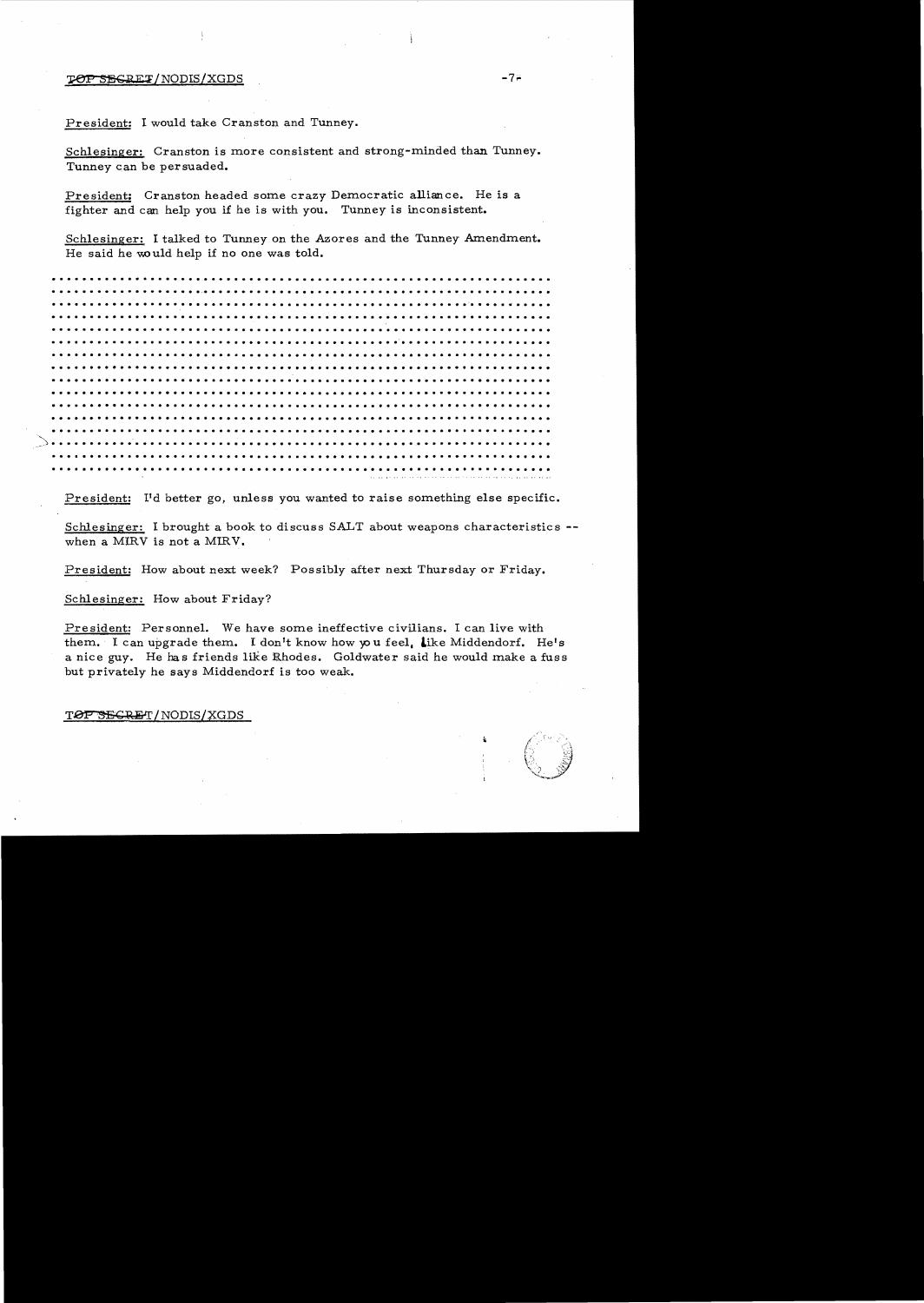## $\mathcal{L}$   $\Theta$   $\mathcal{P}$   $\mathcal{S}$   $\mathcal{S}$   $\mathcal{S}$   $\mathcal{S}$   $\mathcal{S}$   $\mathcal{S}$   $\mathcal{S}$   $\mathcal{S}$   $\mathcal{S}$   $\mathcal{S}$   $\mathcal{S}$   $\mathcal{S}$   $\mathcal{S}$   $\mathcal{S}$   $\mathcal{S}$   $\mathcal{S}$   $\mathcal{S}$   $\mathcal{S}$   $\mathcal{S}$   $\mathcal{S}$   $\mathcal{S}$   $\mathcal{S}$

Schlesinger: Howard Robison of Ithaca would be great.

President: He's first class, but tends to be anti-military. How about Charlie Goopo (?) John McLucas?

Schlesinger: He's marginal. You can have him if you want to. Bo Callaway is the best one.

President: I agree. He has helped significantly in moving the Army forward. I don't know many of the Assistant Secretaries.

Schlesinger: There are a couple of them who could go.

President: I should move Governor Davis [of Civil Defense] out after the election.

Schlesinger: He's had it a long time. There is no great reason for him to continue. We would move up a woman. His deputy is a woman.

President: The mission has changed. Civil Defense is now more a disaster thing.

 $Schlesinger:$  The Soviets have a formidable capacity in civil defense. I am trying to get some plans for evacuation.

President: The Chinese capability in that is even better.

 $[$ The Secretary and the President conferred for 5 minutes alone at the end.

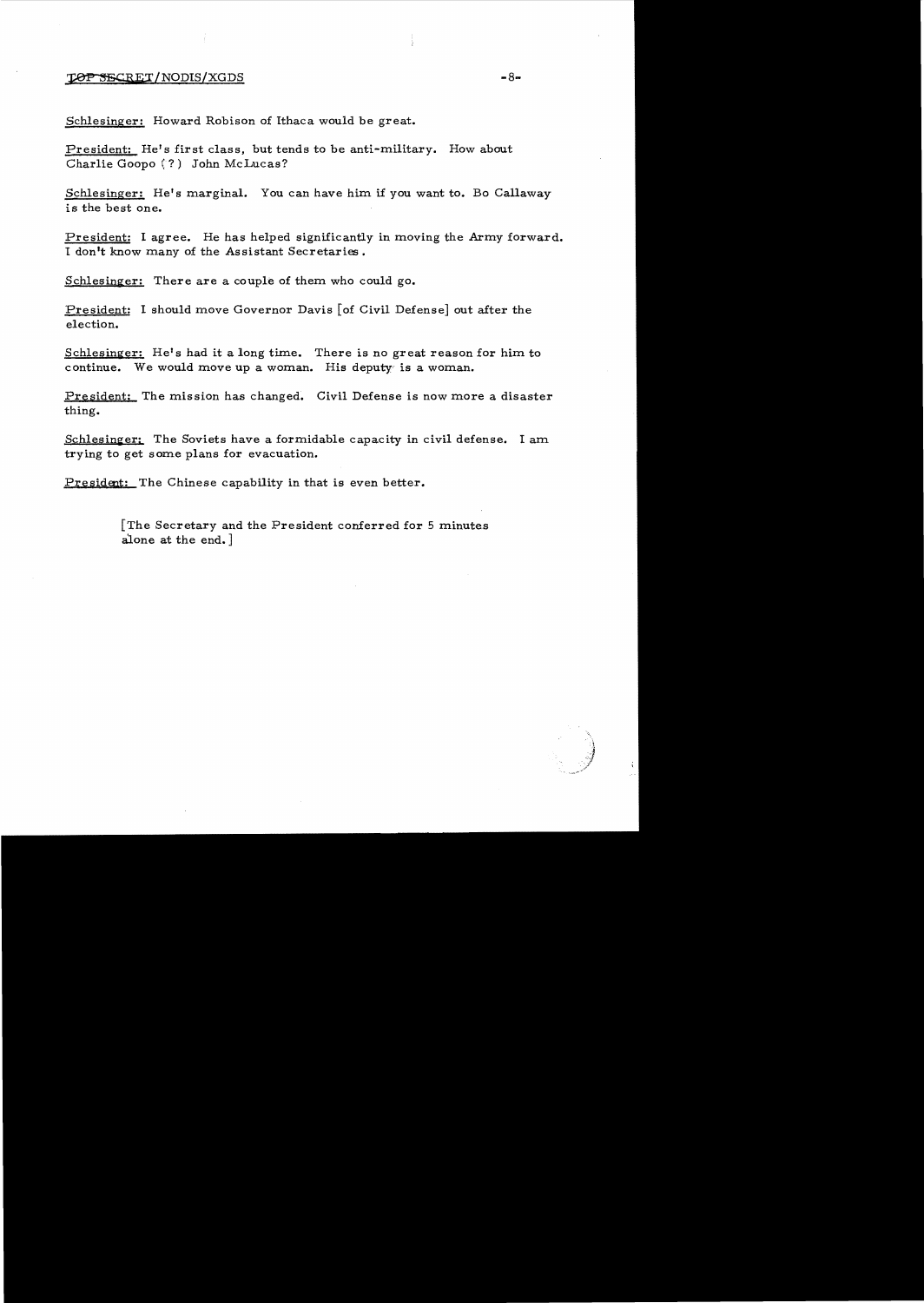## THE WHiTE HOUSE

**WASHINGTON** 

#### $\mathcal{L}\mathbf{P}$

**••** <sup>~</sup>

.' 

,',,

## October 9, 1974

# MEETING WITH SECRETARY OF DEFENSE JAMES K. SCHLESINGER

Thursday, October 10, 1974  $7:15$  a.m.  $(45 \text{ minutes})$ First Floor Private Dining Room

From: Brent Scowcroft

## 1. PURPOSE

To discuss current issues of Defense policy.

## II. BACKGROUND, PARTICIPANTS & PRESS PLAN

A. Background: Secretary Schlesinger has requested this meeting to discuss with you the major Defense policy issues to be addressed in the months ahead. The Secretaryis foremost interest has been strategic arms policy. His position and points he may be expected to raise are summarized below.

## SALT

Based on his arguments at the NSC meeting on Monday, Secretary Schlesinger has modified his previous emphasis on the necessity for equal missile throw weight (especially MIRVed missile throw weight) toward a requirement for an agreement containing the "perception" of equality. This he defines as equal totals of missiles \ and bombers (equal aggregates).

His earlier concern with MIRVed missile throw weight was that at higher levels, and especially with a heavy missile (SS-9, SS-18), it constituted a counterforce threat to our 'ICBM force and was therefore destabilizing. On Monday, as you know, he stated that dealing with the issue of strategic

**FOR** 

S<del>ECRET/</del>GDS  $\mu_{\alpha}$  *S/6/04*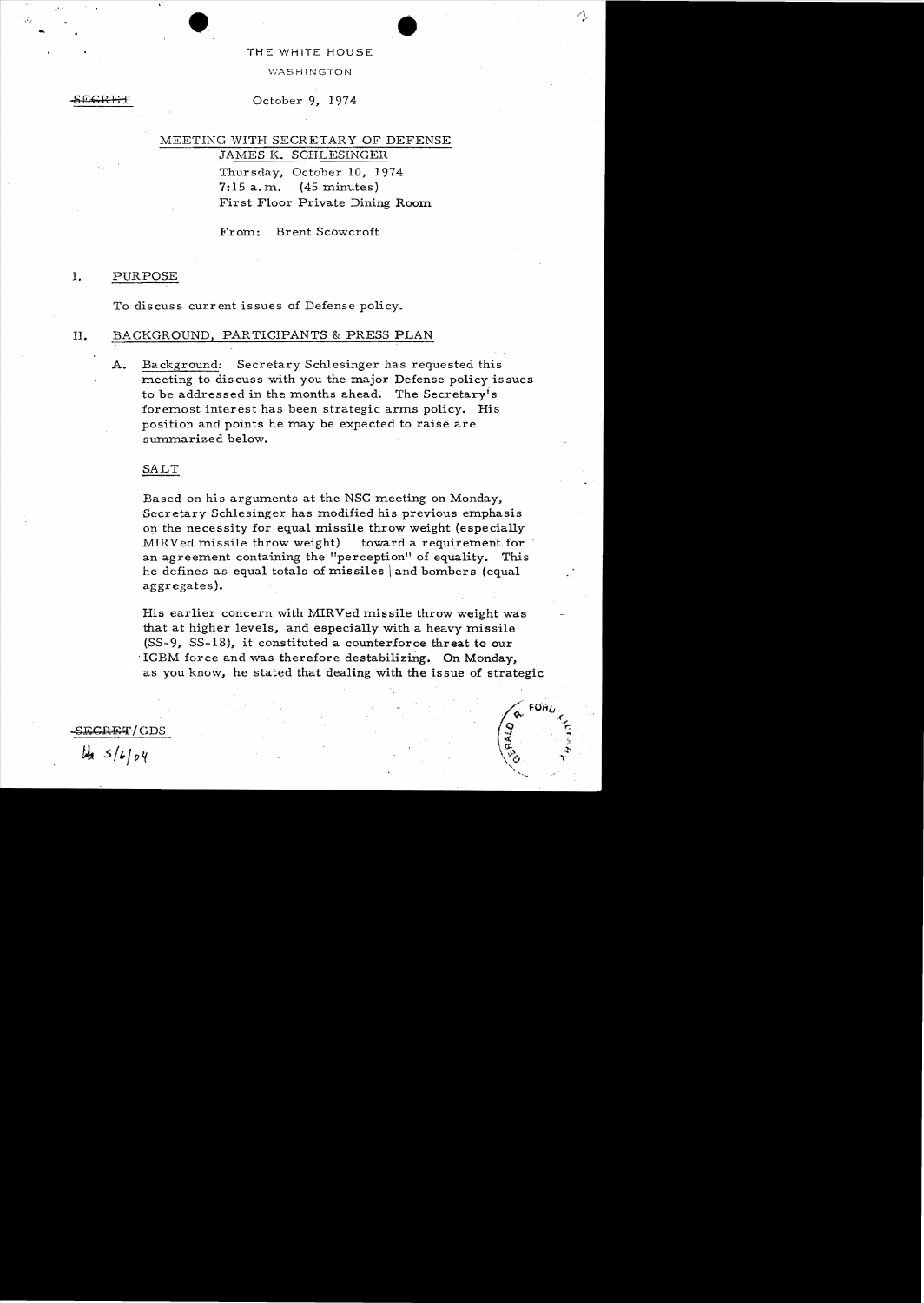external and the contract of the contract of the contract of the contract of the contract of the contract of the contract of the contract of the contract of the contract of the contract of the contract of the contract of t

stability would require a lengthy process of educating the Soviets. He then argued strongly that equal aggregates ought to be the key aspect of any SALT agreement. The level at which equality was set was less significant than the fact of equality. Throw weight, MIRVs, and warheads were of much lesser significance than numbers of launchers as a measure of equality.

It might be useful to have Secretary Schlesinger develop further his concept of a SALT agreement based on equal aggregates. Some relevant factors for consideration:

- Launchers are non-lethal. It is not clear why a perception of launcher equality should be more significant than one of warhead equality, since warheads are the killers.
- It is not clear why a disparity of several hundreds of MIRVed missiles or even thousands of warheads is not a problem, whereas a difference of two hundred launchers is critical to perceptions of equality.
- Controlling only launcher numbers permits a substantial arms race in qualitative improvements -- with obvious economic, political and military ramifications.
- The USSR is very unlikely to agree to equal aggregates at 2000. They may at 2500 (their program). But are the Congress and the American people likely to find acceptable an agreement in arms control which does not constrain the USSR and requires a US force buildup?
- Would the Congress support the increased costs involved in a SALT agreement which required a US force buildup?

Inadequate Tank Production Capability

Heavy competition for the use of tank capacity to produce nonmilitary goods and a major shortfall in the inventory of tanks in US active forces have led DOD to propose Government intervention to establish tank production as a program of "Highest National Priority." If approved, this will allow diversion of resources and manpower from civilian contracts where required

to assure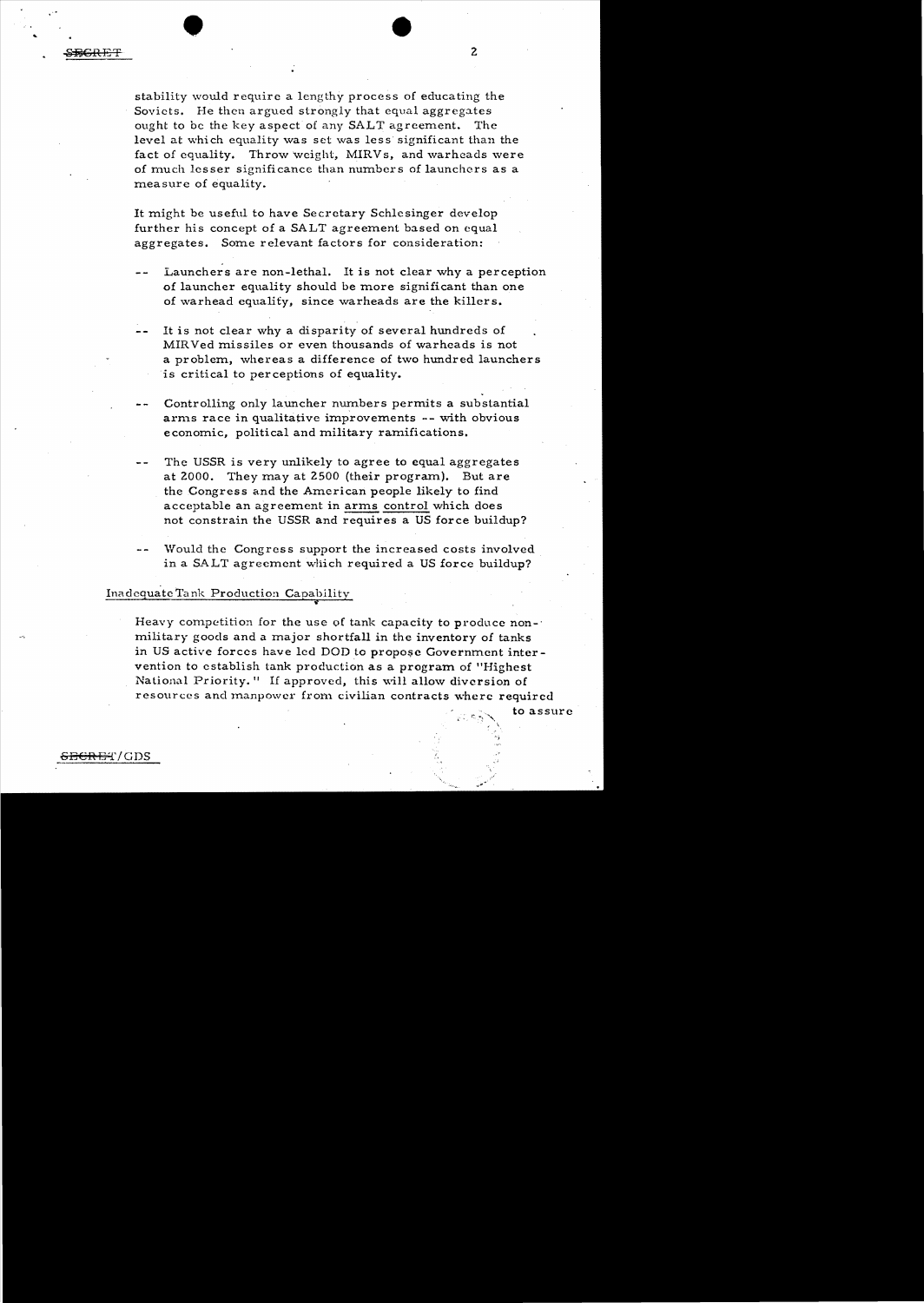increased and accelerated output of tanks. A recommendation will be forwarded for your consideration shortly. Secretary Schlesinger may point to the tank problem as reflective of increasing difficulty being experienced generally in achieving satisfactory production rates of major Defense items.

## Foreign Aid

As you know, the FY 75 foreign aid authorization has come under severe attack in the form of restrictive amendments and serious funding cuts. Floor action will take place in both Houses following the recess. The Defense Department can be particularly helpful in lining up support for increased funding for the MAP program (particularly for Cambodia) and in efforts to remove restrictive amendments.

One amendment now in both the House and Senate bills requires the shift of military aid to Vietnam from the Defense Appropriation to the Foreign Aid bill. This would inevitably lead to inadequate funding levels. DOD can be of great help in urging the Armed Services Committees to insist on retaining jurisdiction over this program..

### Talking Points

- 1. You know how severely foreign aid has been attacked. I am committed to standing by our allies in Vietnam and Cambodia however and believe we must try for restorations in a supplemental next January.
- 2. In that regard it would be disastrous for Foreign Relations Affairs to get control over aid to Vietnam as both conunittee. bills propose. Can we count on Hebert to hold out for continued control and to keep it in the Defense Budget?

### Inflation

Since submission of the FY 75 appropriation requests last January, the rate of inflation has exceeded original estimates.

SE<del>CRET</del>/ GDS

.........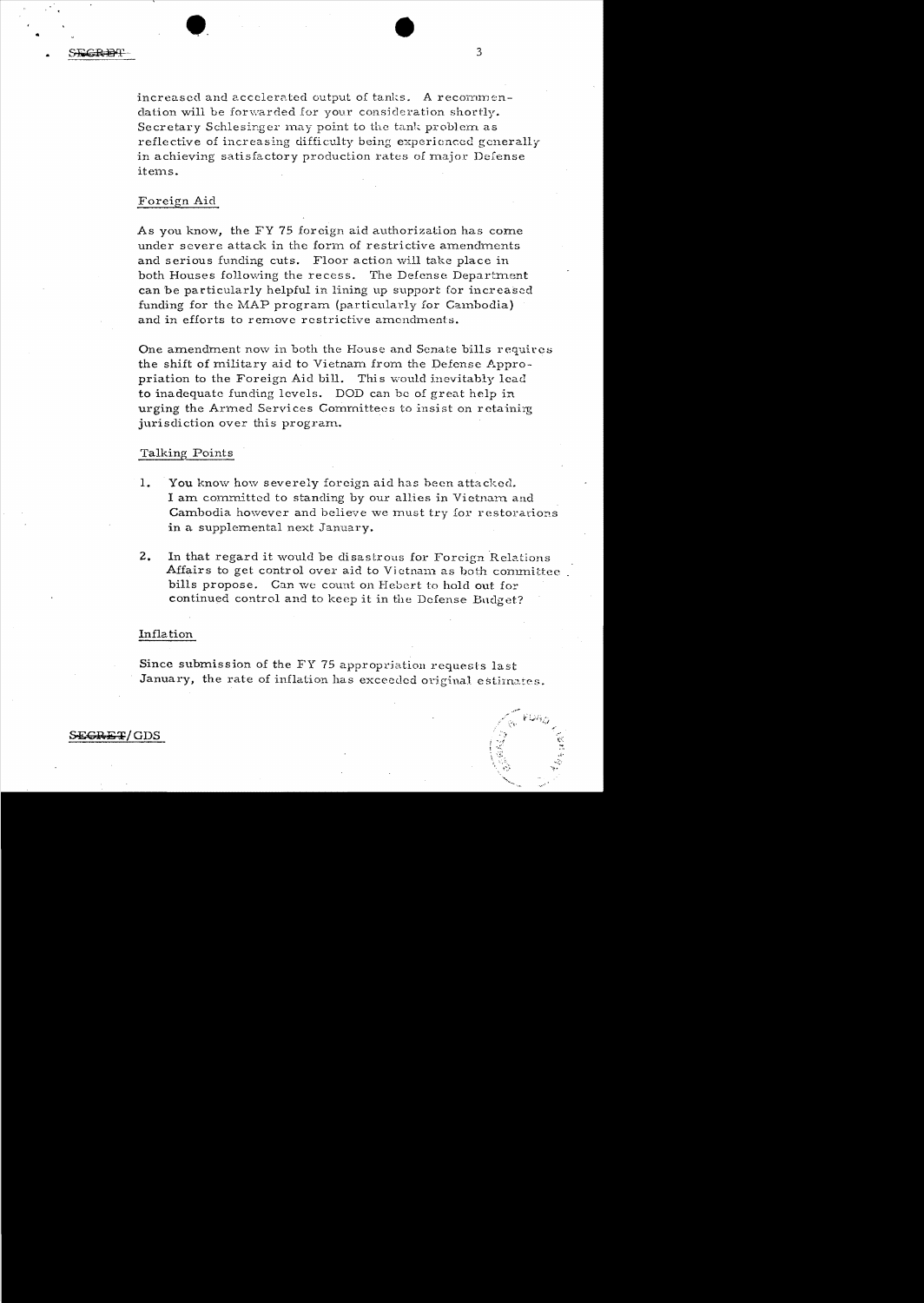**\_iifCRE'I:** 

• • >' "

It would be useful to receive any preliminary views the Secretary may have on the impact of less buying power on force readiness.

 $\bullet$   $\bullet$   $\bullet$   $\bullet$ 

# Talking Points

- **1.**  Since January I expect procurement costs have risen faster than we had estimated. Are you able to assess how much of an impact your reduced buying power will have?
- **2.**  How much of an increase in next year's budget do you expect as a result of inflation?
- B. Participants: Secretary Schlesinger and Brent Scowcroft.
- **c.** Press Plan: To be announced; White House photographer.